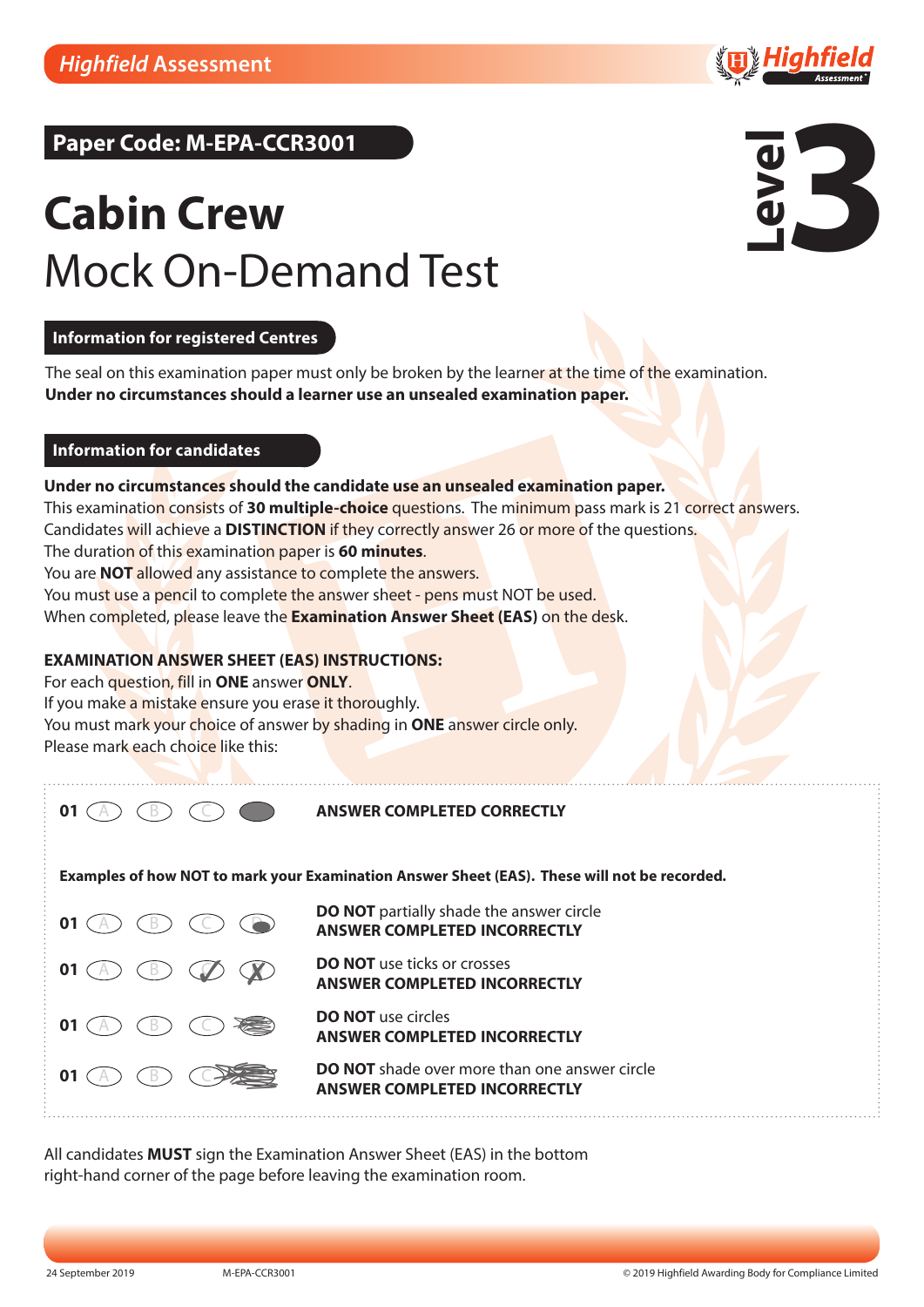### **1 4**

The pre-flight checks for the portable oxygen set include ensuring that they are:

- A. stowed correctly with the mask attached to the correct flow valve
- B. attached to the bulkhead with the mask attached to the low flow valve
- C. stowed in the equipment locker with 3 pocket masks attached
- D. secured under the crew seat, with masks attached to both flow valves

Passengers located at self-help exits **must** be:

- A. relocated if their hand luggage is too large
- B. aged between 20-65 years old
- C. briefed on how to operate the exit in an emergency
- D. shown how to direct passengers in the event of a fire

# **2 5**

If a passenger is located at a standard seat and is unable to fasten their seatbelt due to their size, you should:

- A. apologise to the passenger and relocate them to a seat with a longer seatbelt
- B. explain to the passenger how to extend their seatbelt using the mechanism
- C. give the passenger an extension seatbelt and explain how to use it
- D. show the passenger how to use an adjacent seatbelt in addition to theirs

Where fitted, all window blinds **must** be:

- A. open for take-off during daylight hours only
- B. closed for take-off and landing during hours of darkness
- C. always open for take-off and landing
- D. positioned however is comfortable for the customer

## **3 6**

If you discover that a seat does not have a safety card available or a placard displayed, the **most** appropriate action for you to take is to:

- A. ask the passenger to share with someone else
- B. lend the passenger the cabin crew demonstration card
- C. report the missing item but take no further action
- D. give the passenger a spare as they should have their own

You have a passenger boarding who is a person with reduced mobility (PRM). Ideally, they should be seated:

- A. anywhere on board the aircraft
- B. adjacent to the fuselage
- C. in the last row of seats
- D. by an exit seat for more space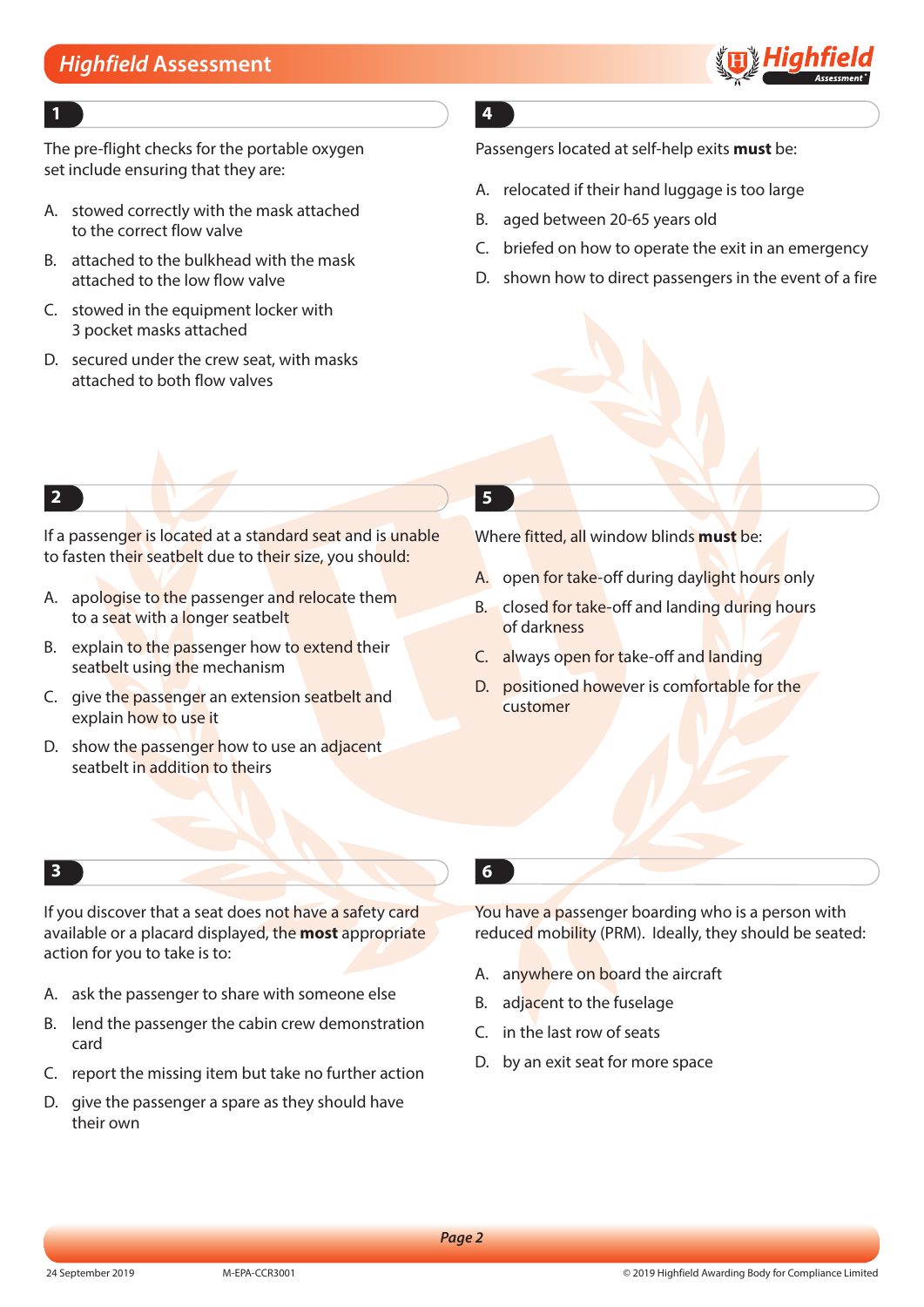

If a passenger is showing physical signs of being under the influence of recreational drugs, your first action **must** be to:

- A. take no action as this may lead to conflict
- B. guide the passenger to their allocated seat
- C. refuse embarkation and signal to the ground operatives
- D. refuse embarkation and inform the flight crew

## **7 10**

The **most** appropriate way to brief passengers with visual impairments pre-departure is to:

- A. allow them to handle the demo equipment
- B. brief the passenger accompanying them
- C. ensure that no special treatment is given
- D. ask a colleague to utilise their health and safety training

### **8**

While an aircraft is being refuelled, passengers should be informed that they:

- A. may continue to use the toilets
- B. should sit with their seatbelts unfastened
- C. should wait to stow their hand baggage
- D. may leave the aircraft to smoke

### **11**

When a customer is visibly under the influence of alcohol, they **must** be:

- A. allowed to board and take their seats
- **B.** encouraged to sober up before boarding
- C. reported to the police
- D. stopped from boarding

Seatbelts should be laid correctly on the seat ready for boarding because this:

- A. shows customers how to use their seatbelt
- B. indicates a high level of cabin presentation standards
- C. shows passengers where to sit
- D. reflects well on the cabin crew monitoring those seats

# **9 12**

The **most** appropriate place for you to stow your personal belongings while on board is:

- A. in an allocated stowage area, where provided
- B. underneath the cabin crew seat in the rear galley
- C. anywhere in the rear galley out of view
- D. in the safety equipment stowage locker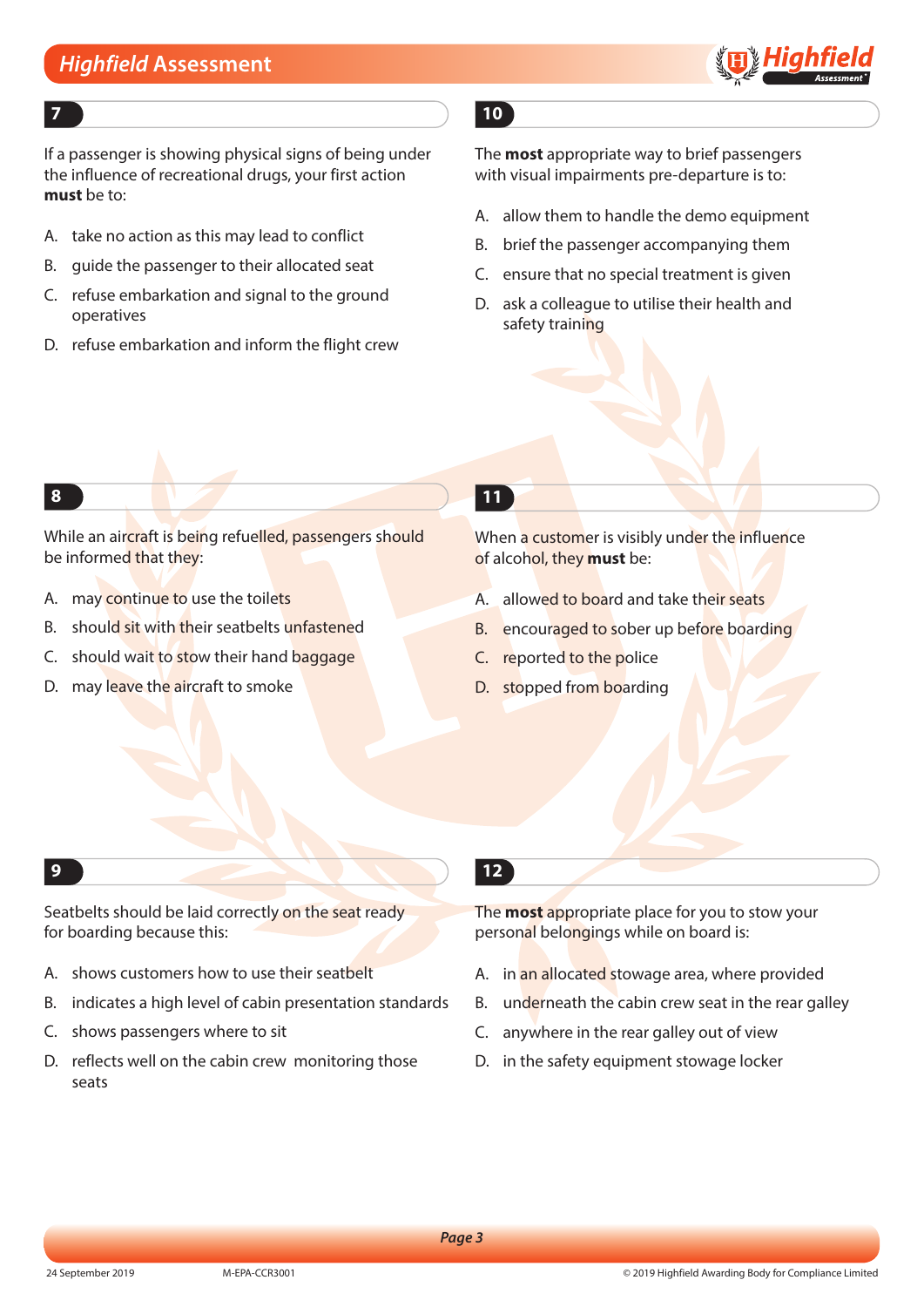The number of infants carried on an aircraft is determined by the:

- A. types of catering and other in-flight services uploaded
- B. quantities of safety equipment on board
- C. number of operational cabin crew on duty
- D. demands of customers and the market

# **13 16**

The airbridge must only be positioned on to the aircraft:

- A. while the engines are still running
- B. once the engines have been shut down
- C. if the anti-collision lights are still on
- D. if the chocks are about to be used

Cabin crew are allowed to use their mobile phones for personal use:

- A. at any time during their duty period
- B. while completing their cabin checks
- C. while completing security checks in the galley
- D. once permission has been sought and duties completed

# **14 17**

While an airbridge is being docked on an aircraft, the doors **must**:

- A. be disarmed and opened from within
- B. remain armed and closed
- C. be disarmed but remain closed
- D. be disarmed and opened from the outside

After landing, passengers may only unfasten their seatbelts:

- A. once the seatbelt sign has been switched off
- B. as soon as the aircraft has stopped moving
- C. when they feel that it is safe enough to stand
- D. after the aircraft has turned off the active runway

# **15 18**

The **minimum** age a person must be to travel by air is:

- A. 7 days old
- B. 14 days old
- C. 7 weeks old
- D. 14 weeks old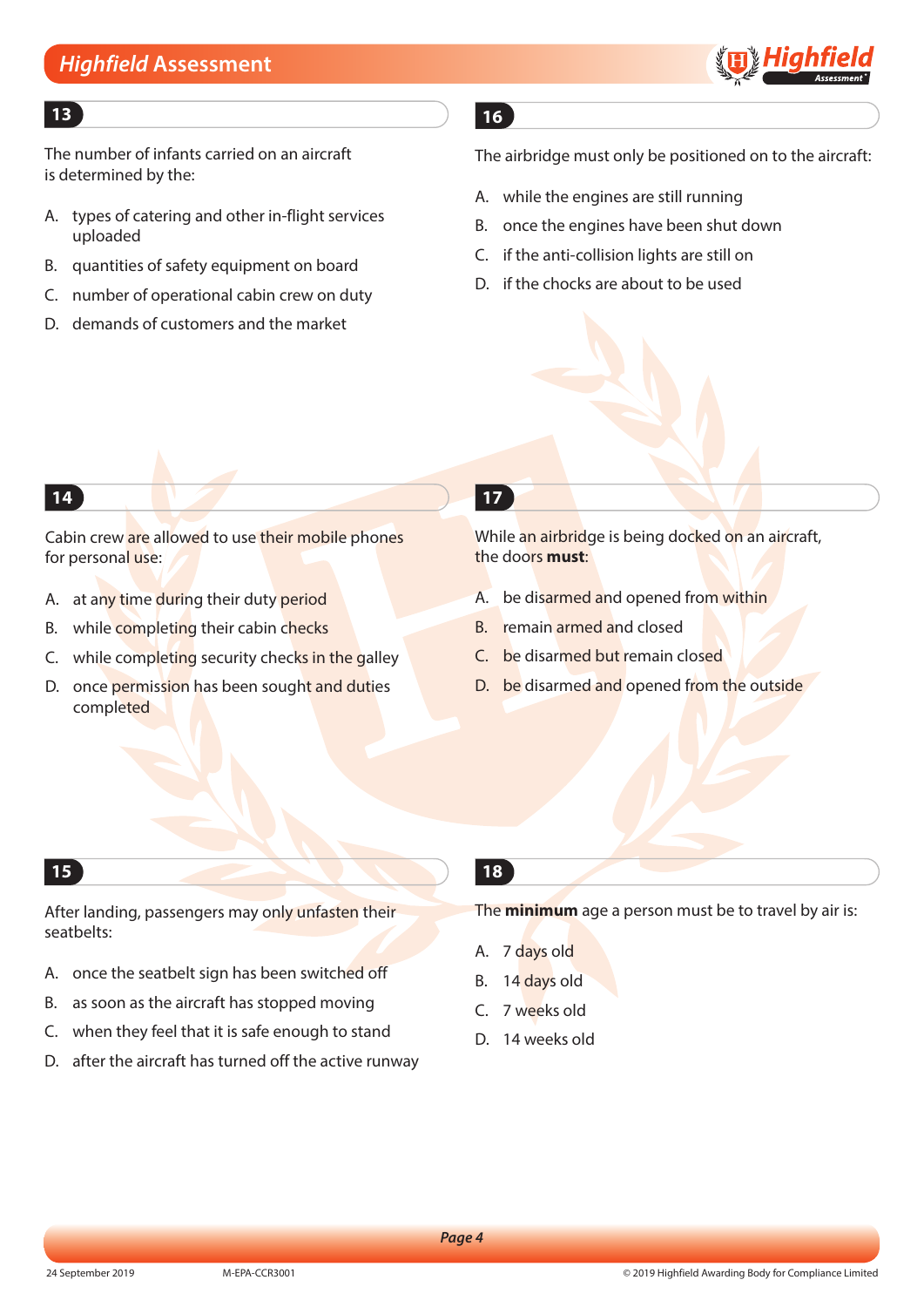

## **19 22**

Following an accident or incident, the flight crew **must** complete:

- A. a Cabin Safety Report
- B. the Flight Report
- C. a Confidential Report
- D. an Event Report

All airlines **must** operate their aircraft to the safety standards recommended and laid down by the:

- A. CAA (Civil Aviation Authority)
- B. DfT (Department for Transport)
- C. EASA (European Aviation Safety Agency)
- D. ICAO (International Civil Aviation Organisation)

### **20**

The **main** reason for putting the red flag across the door window while it is armed is so that:

- A. the cabin crew can see that the door is armed from the inside
- B. ground staff can see that it is armed from the outside
- C. all crew are aware that the girt bar can be moved
- D. passengers will know not to touch the door

### **23**

Cabin crew **must** only wear their hi-vis jackets:

- A. inside the aircraft
- B. inside the terminal
- C. while airside
- D. on the ramp

# **21**

The legal minimum number of cabin crew that should be on board an aircraft is dictated by the:

- A. number of passengers
- B. number of passenger seats
- C. cabin crew's experience
- D. organisation the crew works for

# **24**

CAP 371/flight time limitations are designed to:

- A. prevent fatique in operational crew
- B. allow operators to maximise workloads
- C. maximise passenger loads on every flight
- D. allow for mistakes to be made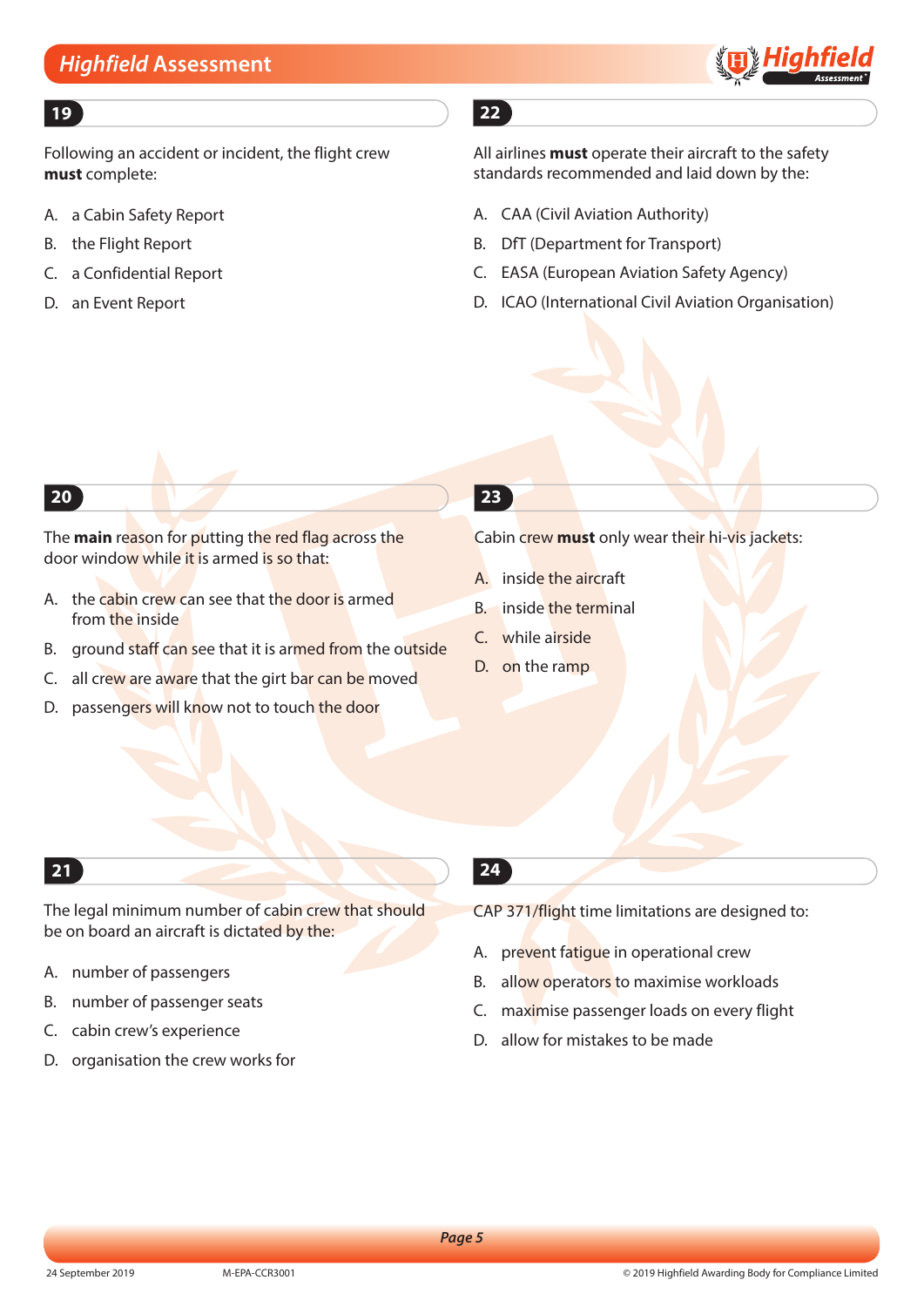

Prior to the pre-flight briefing, the cabin manager **must** liaise with the:

- A. ground operatives
- B. flight crew
- C. base manager
- D. control tower

# **25 28**

Recurrent training for cabin crew is vital. The **main** reason for this is because it allows them to:

- A. keep in touch with their base manager
- B. meet colleagues from other bases
- C. have their knowledge refreshed and verified
- D. show that their uniform standards are acceptable

### **26**

It is important for flight crew to share relevant information with the cabin crew pre-flight because this:

- A. allows them to plan when to provide flight crew with refreshments
- B. helps them to become personal friends
- C. allows them to share this information with the passengers
- D. helps them know what to expect during the flight

# **29**

It is vital that all cabin crew are situationally aware, as it means that they:

- A. can better decide who to report a problem to
- B. are more likely to notice something unusual that is affecting the aircraft environment
- C. may be able to improve their teamworking ability
- D. are less likely to report anything unusual that is affecting the passengers

# **27**

As cabin crew, an **essential** responsibility of yours is to:

- A. discuss the service routine with your peers
- B. report anything unusual immediately
- C. write down anything unusual to pass on later
- D. maintain uniform standards throughout

# **30**

The **main** reason that cabin crew should wear a watch while on duty is so that they can:

- A. appear more presentable
- B. accurately time their breaks
- C. monitor how much time has elapsed during an emergency
- D. keep passengers up to date with estimated landing times

*Page 6*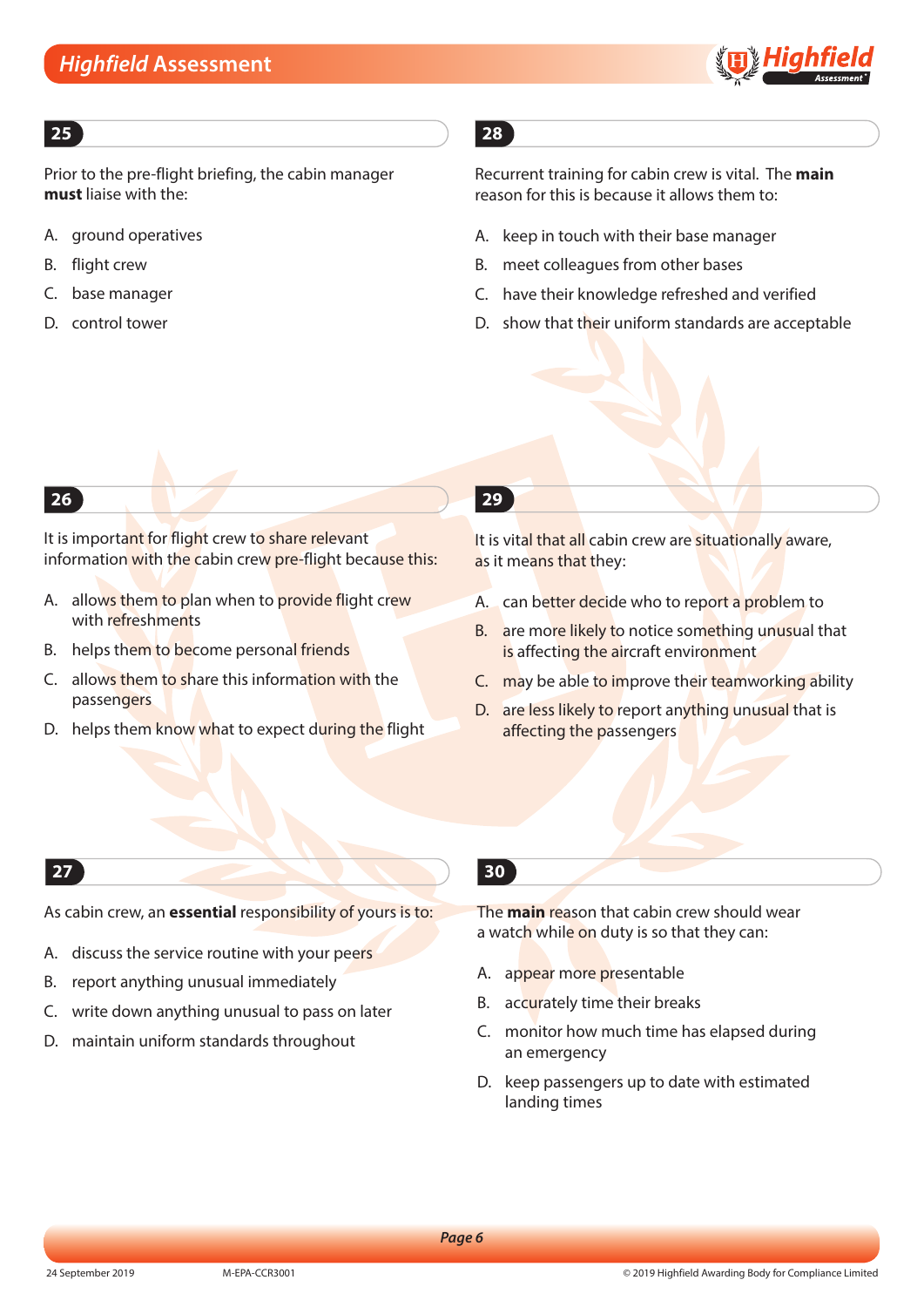



*Page 7*